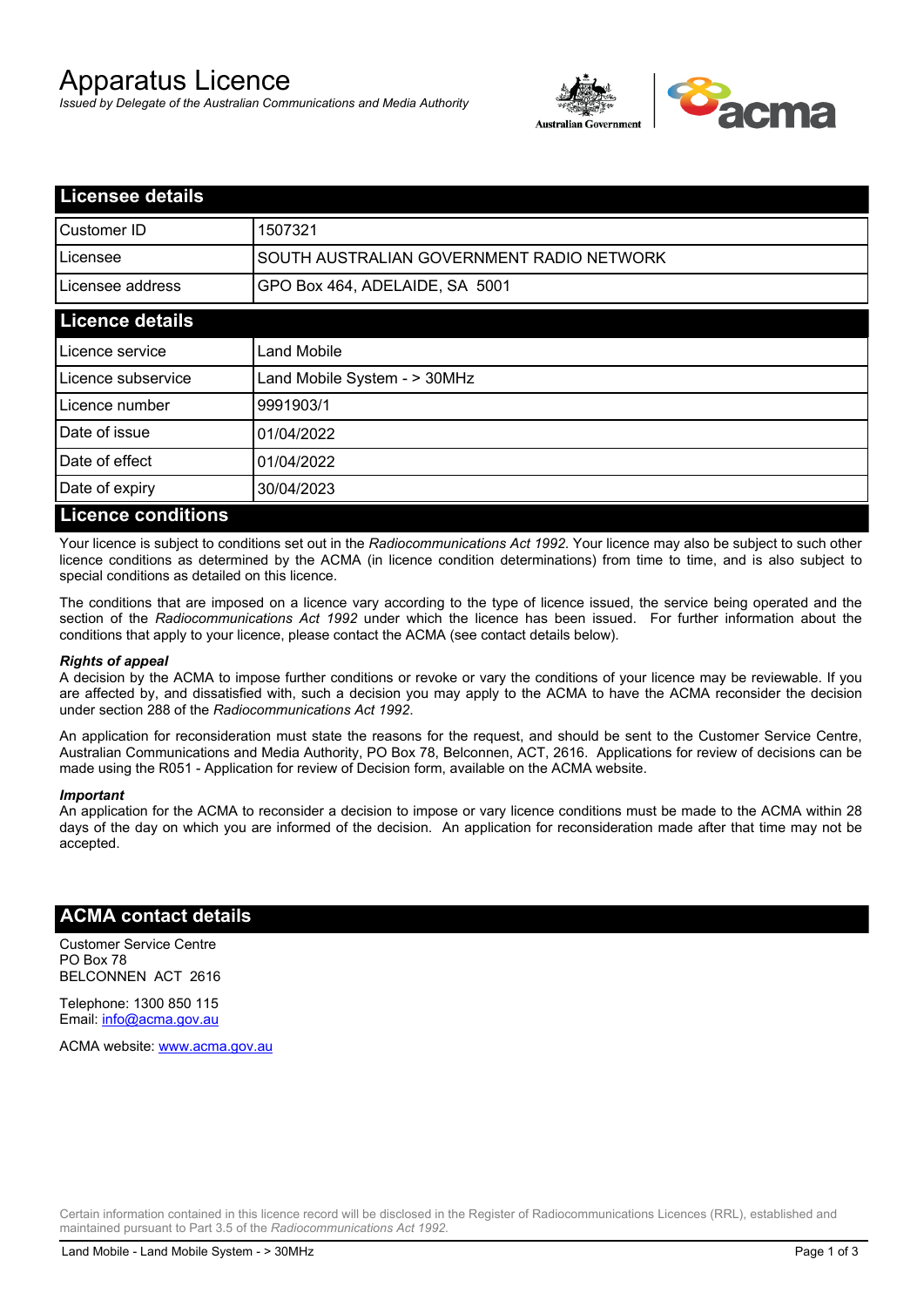# **Advisory Notes applying to licence no.: 9991903/1**

Conditions applicable to the operation of Land Mobile System station(s) authorised under this licence can be found in the Radiocommunications Licence Conditions (Apparatus Licence) Determination and the Radiocommunications Licence Conditions (Land Mobile Licence) Determination. Copies of these determinations are available from the ACMA and from the ACMA home page (www.acma.gov.au).